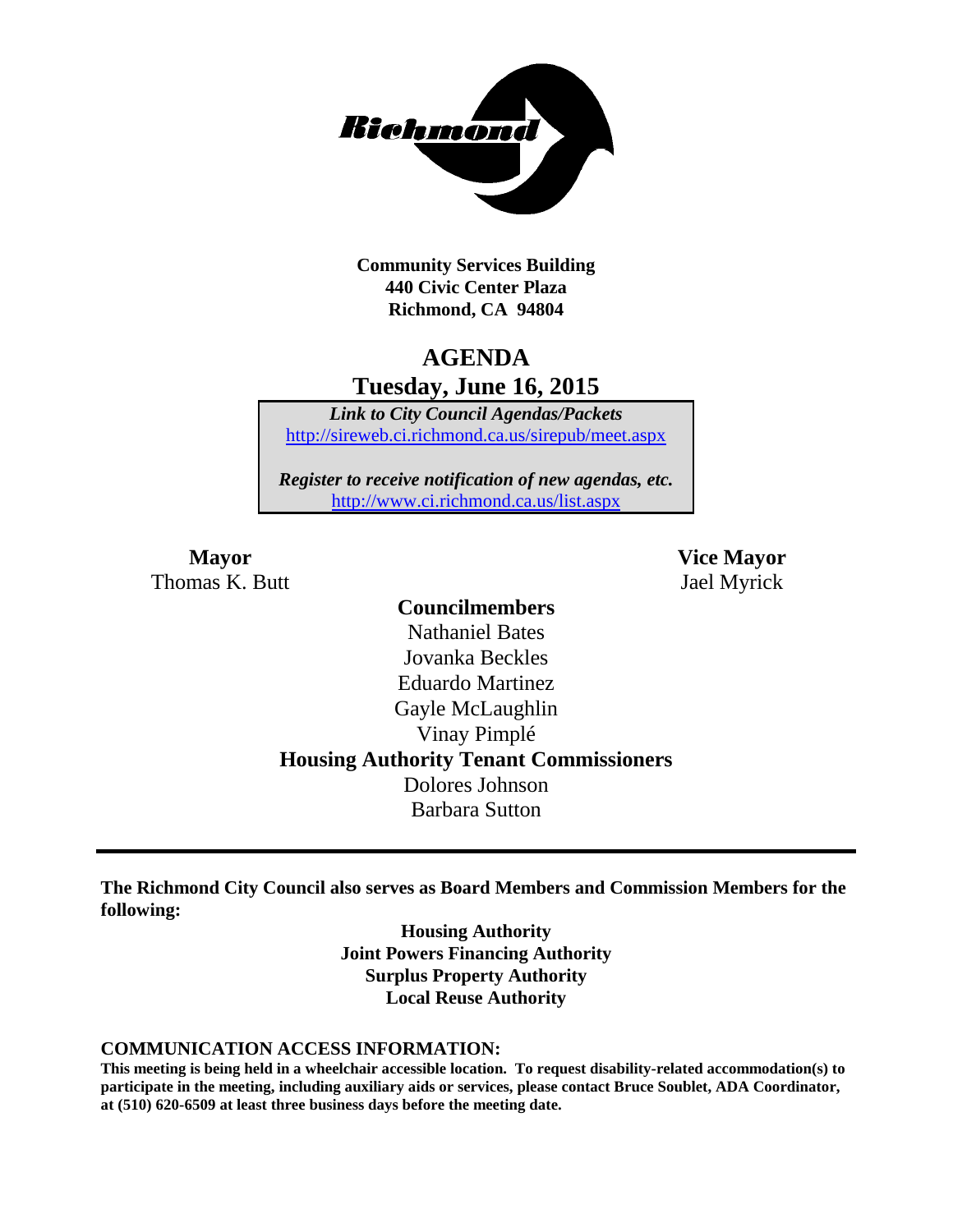# **MEETING PROCEDURES**

The City of Richmond encourages community participation at its City Council meetings and has established procedures that are intended to accommodate public input in a timely and time-sensitive way. As a courtesy to all members of the public who wish to participate in City Council meetings, please observe the following procedures:

**PUBLIC COMMENT ON AGENDA ITEMS:** Anyone who desires to address the City Council on items appearing on the agenda must complete and file a pink speaker's card with the City Clerk **prior** to the City Council's consideration of the item. Once the City Clerk has announced the item and discussion has commenced, no person shall be permitted to speak on the item other than those persons who have submitted their names to the City Clerk. Your name will be called when the item is announced for discussion. **Each speaker will be allowed TWO (2) MINUTES to address the City Council on NON-PUBLIC HEARING items listed on the agenda.**

**OPEN FORUM FOR PUBLIC COMMENT:** Individuals who would like to address the City Council on matters not listed on the agenda or on **Presentations, Proclamations and Commendations, Report from the City Attorney, or Reports of Officers** may do so under Open Forum. All speakers must complete and file a pink speaker's card with the City Clerk **prior** to the commencement of Open Forum. **The amount of time allotted to individual speakers shall be determined based on the number of persons requesting to speak during this item. The time allocation for each speaker will be as follows: 15 or fewer speakers, a maximum of 2 minutes; 16 to 24 speakers, a maximum of 1 and one-half minutes; and 25 or more speakers, a maximum of 1 minute.**

#### **SPEAKERS ARE REQUESTED TO OCCUPY THE RESERVED SEATS IN THE FRONT ROW BEHIND THE SPEAKER'S PODIUM AS THEIR NAME IS ANNOUNCED BY THE CITY CLERK.**

**CONSENT CALENDAR:** Consent Calendar items are considered routine and will be enacted, approved or adopted by one motion unless a request for removal for discussion or explanation is received from the audience or the City Council. A member of the audience requesting to remove an item from the Consent Calendar must first complete a speaker's card and discuss the item with a City staff person who has knowledge of the subject material, prior to filing the card with the City Clerk and **prior to the City Council's consideration of Agenda Review.** An item removed from the Consent Calendar may be placed anywhere on the agenda following the City Council's agenda review.

**CONDUCT AT MEETINGS: Richmond City Council meetings are limited public forums during which the City strives to provide an open, safe atmosphere and promote robust public debate. Members of the public, however, must comply with state law, as well as the City's laws and procedures and may not actually disrupt the orderly conduct of these meetings. The public, for example, may not shout or use amplifying devices, must submit comment cards and speak during their allotted time, may not create a physical disturbance, may not speak on matters unrelated to issues within the jurisdiction of the City Council or the agenda item at hand, and may not cause immediate threats to public safety.**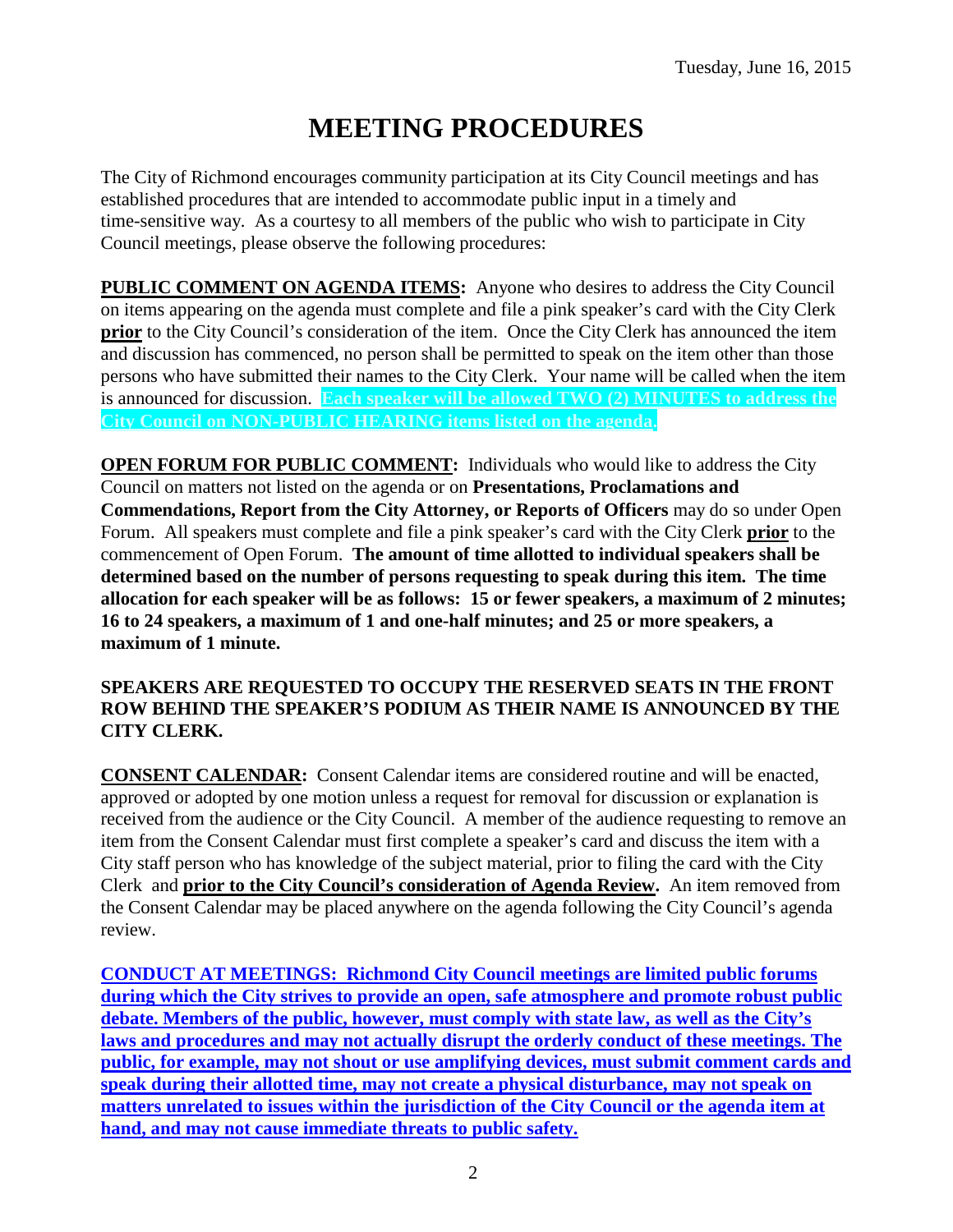**CITY HARASSMENT POLICY: The City invites public comment and critique about its operations, including comment about the performance of its public officials and employees, at the public meetings of the City Council and boards and commissions. However, discriminatory or harassing comments about or in the presence of City employees, even comments by third parties, may create a hostile work environment, if severe or pervasive. The City prohibits harassment against an applicant, employee, or contractor on the basis of race, religious creed, color, national origin, ancestry, physical disability, medical condition, mental disability, marital status, sex (including pregnancy, childbirth, and related medical conditions), sexual orientation, gender identity, age or veteran status, or any other characteristic protected by federal, state or local law. In order to acknowledge the public's right to comment on City operations at public meetings, which could include comments that violate the City's harassment policy if such comments do not cause an actual disruption under the Council Rules and Procedures, while taking reasonable steps to protect City employees from discrimination and harassment, City Boards and Commissions shall adhere to the following procedures. If any person makes a harassing remark at a public meeting that violates the above City policy prohibiting harassment, the presiding officer of the meeting may, at the conclusion of the speaker's remarks and allotted time: (a) remind the public that the City's Policy Regarding Harassment of its Employees is contained in the written posted agenda; and (b) state that comments in violation of City policy are not condoned by the City and will play no role in City decisions. If any person makes a harassing remark at a public meeting that violates the above City policy, any City employee in the room who is offended by remarks violating the City's policy is excused from attendance at the meeting. No City employee is compelled to remain in attendance where it appears likely that speakers will make further harassing comments. If an employee leaves a City meeting for this reason, the presiding officer may send a designee to notify any offended employee who has left the meeting when those comments are likely concluded so that the employee may return to the meeting. The presiding officer may remind an employee or any council or board or commission member that he or she may leave the meeting if a remark violating the City's harassment policy is made. These procedures supplement the Council Rules and Procedures relating to disruption of orderly conduct at Council meetings.**

Any law enforcement officer on duty or whose service is commanded by the presiding officer shall be Sergeant-at-Arms of the Council meetings. He/she, or they, shall carry out all orders and instructions given by the presiding officer for the purpose of maintaining order and decorum at the Council meetings (City Council Rules of Procedure and Order Section III F, RMC Section 2.12.030).

**\*\*\*\*\*\*\*\*\*\*\*\*\*\*\*\*\*\*\*\*\*\*\*\*\*\*\*\*\*\*\*\*\*\*\*\*\*\*\*\*\*\*\*\*\*\*\*\*\*\*\*\*\*\*\*\*\*\***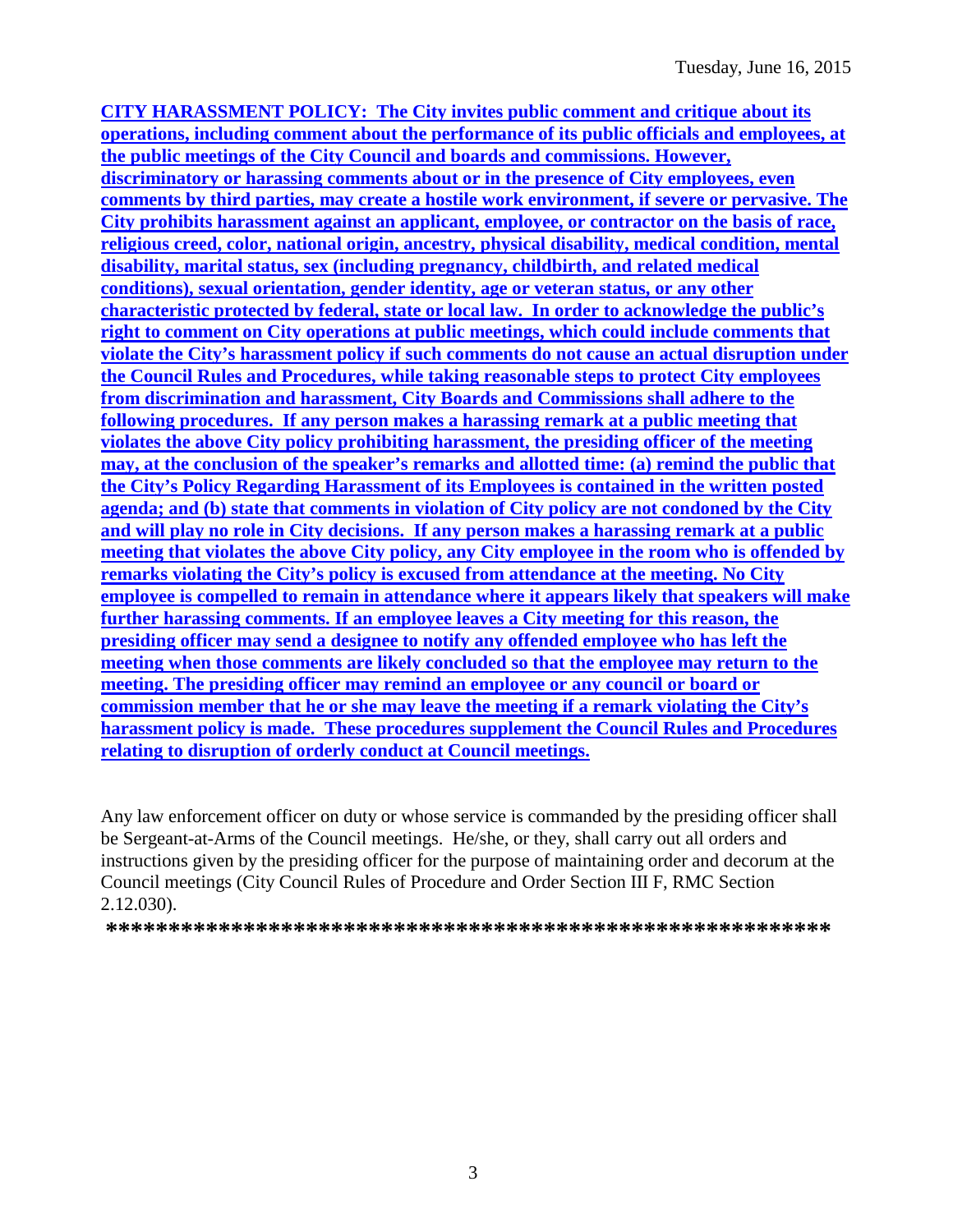## **OPEN SESSION TO HEAR PUBLIC COMMENT ON CLOSED SESSION ITEMS**

5:00 p.m.

#### **A. ROLL CALL**

**B. PUBLIC COMMENT**

#### **C. ADJOURN TO CLOSED SESSION**

### **CLOSED SESSION**

Shimada Room of the Community Services Building

#### **A. SUCCESSOR AGENCY TO THE RICHMOND COMMUNITY REDEVELOPMENT AGENCY**

#### **A-1.** CONFERENCE WITH REAL PROPERTY NEGOTIATOR (Government Code Section 54956.8):

Property: Miraflores Property Agency negotiators: Bill Lindsay and Chadrick Smalley Negotiating party: Eden Housing, Inc. and Community Housing Development Corporation of North Richmond Under negotiations: Price and terms of payment

#### **B. CITY COUNCIL**

**B-1.** LIABILITY CLAIMS -(Government Code Section 54956.9):

Curran vs. City of Richmond

Wycinsky vs. City of Richmond

Opdyke vs. City of Richmond

Peterson vs. City of Richmond

**B-2.** CONFERENCE WITH LEGAL COUNSEL - EXISTING LITIGATION (Subdivision [a] of Government Code Section 54956.9):

Jaret Thomas vs. City of Richmond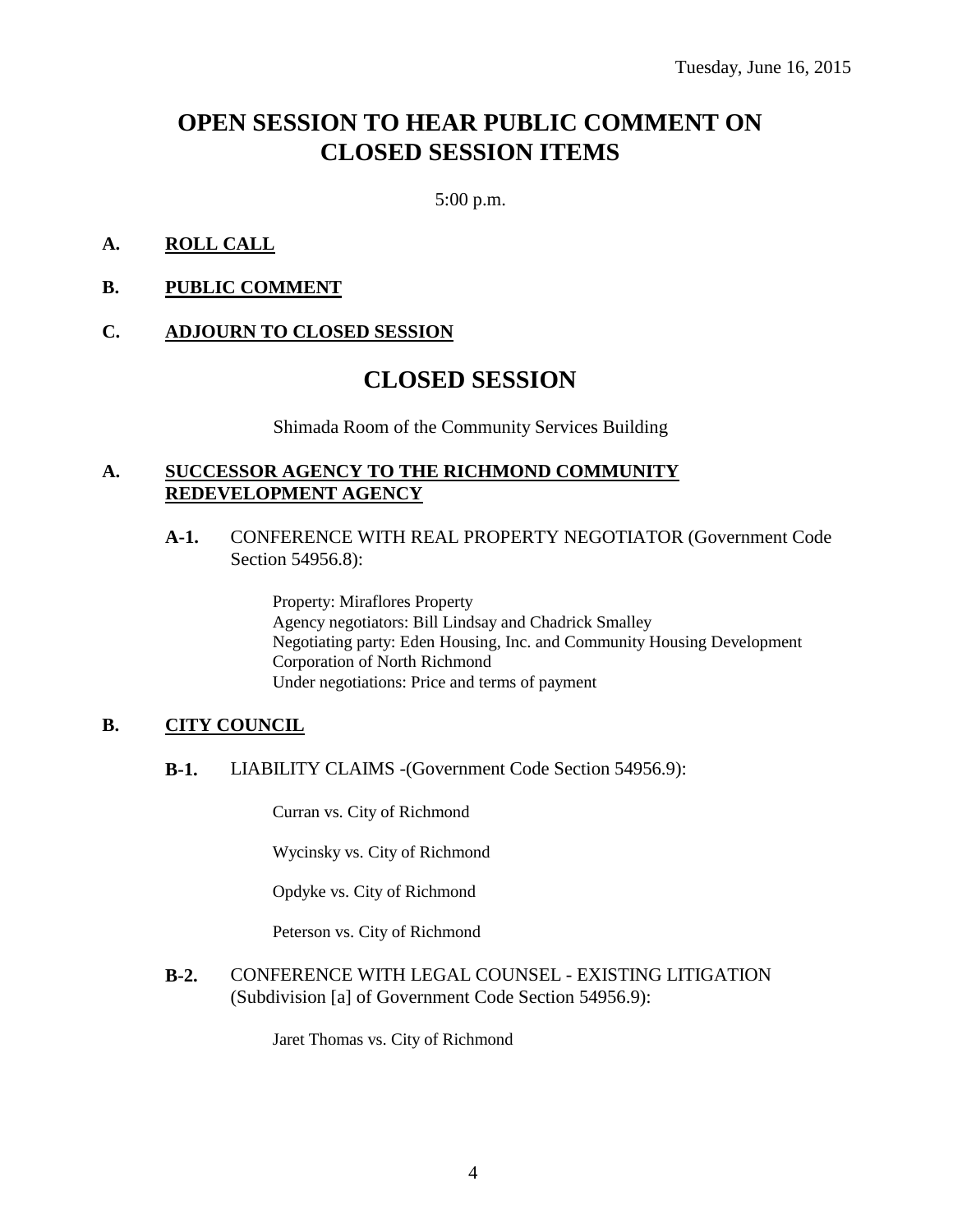## **SPECIAL MEETING OF THE RICHMOND HOUSING AUTHORITY**

6:15 p.m.

- **A. PLEDGE TO THE FLAG**
- **B. ROLL CALL**
- **C. STATEMENT OF CONFLICT OF INTEREST**
- **D. OPEN FORUM FOR PUBLIC COMMENT**
- **E. AGENDA REVIEW**

#### **F. HOUSING AUTHORITY CONSENT CALENDAR**

- **F-1.** ADOPT a resolution authorizing the Executive Director to execute a contract with Cooper Hawkins to provide boiler maintenance services at the Housing Authority's mid-rise public housing developments for \$30,000 per year, for one year with two optional one-year extensions - Richmond Housing Authority (Tim Jones 621-1310).
- **F-2.** ADOPT a resolution approving the Hacienda Relocation Plan as required by State Relocation Law (Title 25 California Code of Regulations Section 6000 et seq) - Richmond Housing Authority (Tim Jones 621-1310).
- **F-3.** ADOPT a resolution approving a three-year contract renewal with Yardi Computer Systems, Inc. to provide the computer software required to administer the Low-Income Public Housing and Housing Choice Voucher Section 8 Programs in an amount not to exceed \$55,000 per year - Richmond Housing Authority (Tim Jones 621-1310).
- **F-4.** APPROVE the minutes of the May 19, 2015, meeting City Clerk's Office (Pamela Christian 620-6513).

#### **G. PUBLIC HEARING**

**G-1.** Conduct a Public Hearing and adopt a resolution authorizing submission of the U.S. Department of Housing and Urban Development 2015 One-Year and Five-Year Agency Plan - Richmond Housing Authority - (Tim Jones 621-1310).

#### **H. ADJOURNMENT**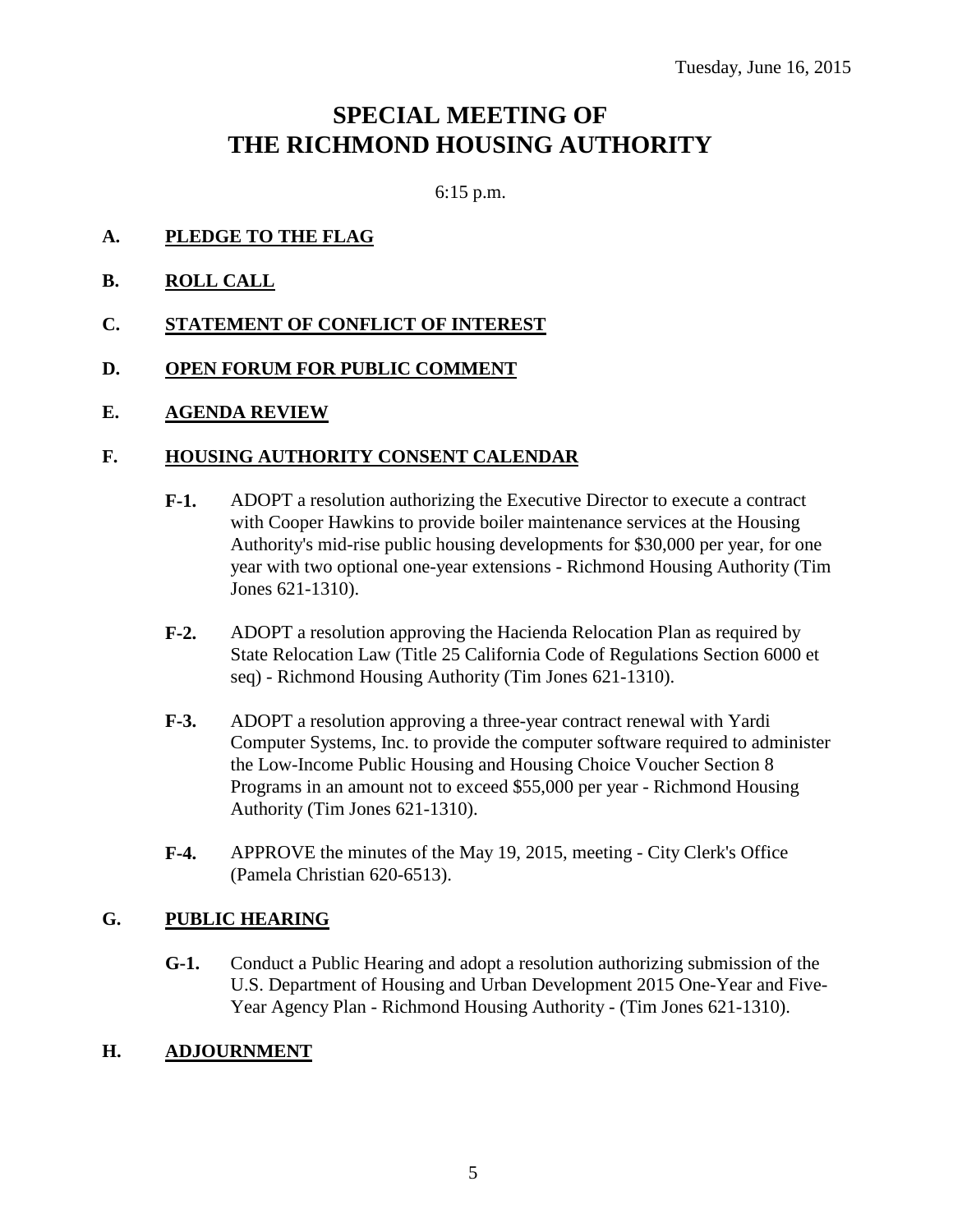## **REGULAR MEETING OF THE SUCCESSOR AGENCY TO THE RICHMOND COMMUNITY REDEVELOPMENT AGENCY AND RICHMOND CITY COUNCIL**

6:30 p.m.

#### **A. ROLL CALL**

- **B. STATEMENT OF CONFLICT OF INTEREST**
- **C. AGENDA REVIEW**

#### **D. PRESENTATIONS, PROCLAMATIONS, AND COMMENDATIONS**

**D-1.** PROCLAMATION Honoring James Goins for his years of service to the City of Richmond and declaring Monday, August 3, 2015, as James Goins Day in the City of Richmond - Mayor Tom Butt (620-6503).

#### **E. REPORT FROM THE CITY ATTORNEY OF FINAL DECISIONS MADE DURING CLOSED SESSION**

### **F. REPORT FROM THE CITY MANAGER**

**G. OPEN FORUM FOR PUBLIC COMMENT**

#### **H. SUCCESSOR AGENCY TO THE RICHMOND COMMUNITY REDEVELOPMENT AGENCY CONSENT CALENDAR**

**H-1.** ADOPT resolutions approving and authorizing the execution of the following documents for the construction of the Nevin Avenue Improvements BART to 19th Street Project: (1) a construction agreement with O.C. Jones & Sons, Inc., in an amount not to exceed \$5,648,431 and the establishment of an Owner's Reserve in the amount of \$871,265 for contingencies and add-alternate construction items; (2) a construction management contract with Mack5 in an amount not to exceed \$641,196; (3) a design services during construction contract with Questa Engineering Corp. in an amount not to exceed \$388,582; and (4) authorization to expend funds for utilities, permits and other miscellaneous project costs in an amount not to exceed \$50,000 - Successor Agency to the Richmond Community Redevelopment Agency (Chadrick Smalley 412-2067).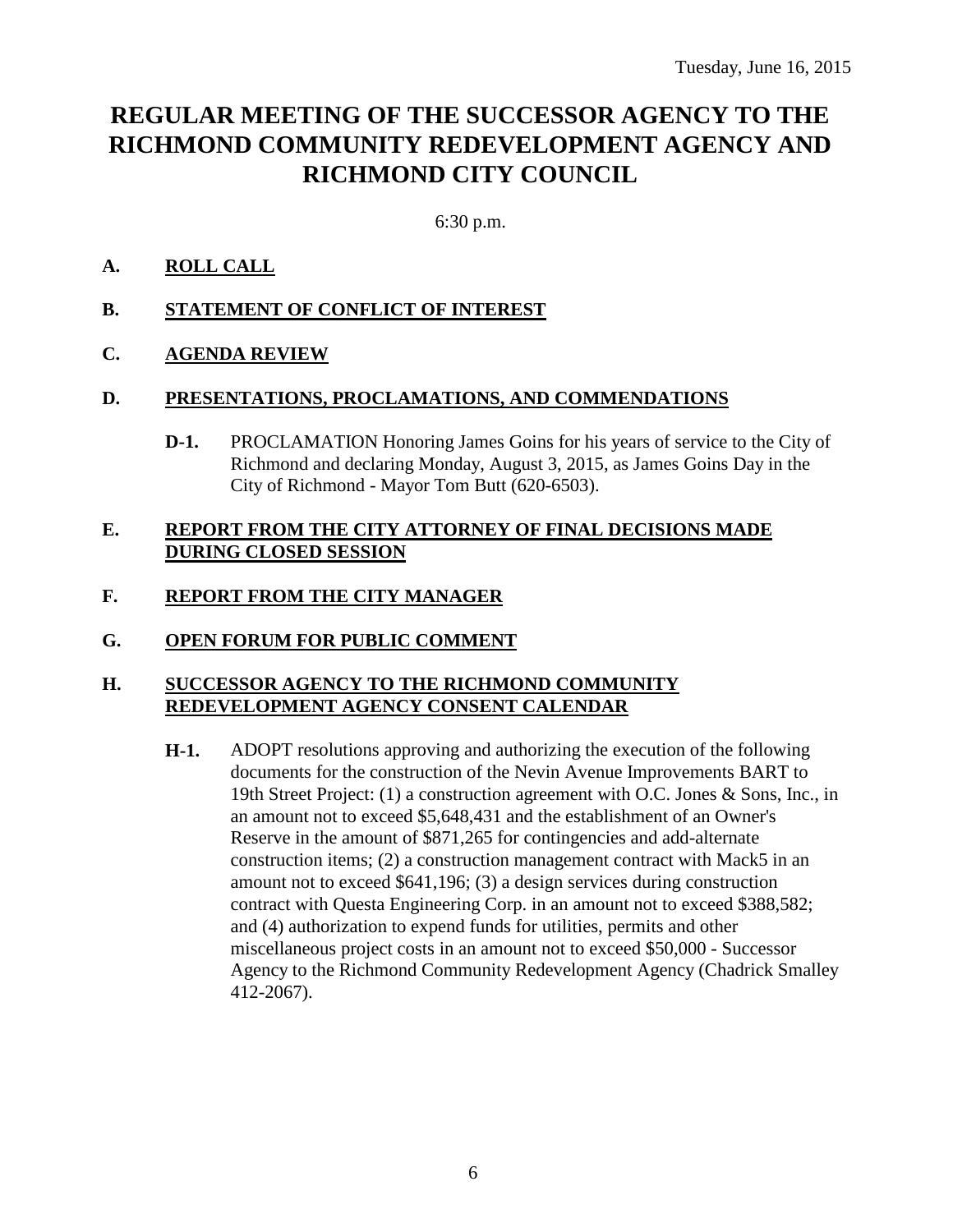- **H-2.** ADOPT a resolution authorizing the execution of a Disposition, Development and Loan Agreement for the Miraflores Senior Apartments (Senior Affordable Housing Project) by and among the Successor Agency to the Richmond Community Redevelopment Agency, Community Housing Development Corporation of North Richmond and Eden Housing, Inc. - Successor Agency to the Richmond Community Redevelopment Agency (Chadrick Smalley 412-2067).
- **H-3.** ADOPT a resolution approving a contract with PES Environmental, Inc. (PES) for enhanced Area T (deed restricted properties in Marina Bay) product removal work in the amount of \$115,000, for product monitoring and analysis work at Area T in the amount of \$46,700, and annual inspection, analysis and reporting for the period ending June 30, 2016, in the amount of \$25,000, for a total contract amount not to exceed \$186,700 - Successor Agency to the Richmond Community Redevelopment Agency (Chadrick Smalley 412-2067).

#### **I. CITY COUNCIL CONSENT CALENDAR**

- **I-1.** ADOPT a resolution to amend the Port of Richmond Tariff FMC No. 3, reflecting a 1.5% increase in tariff rates as approved by the Executive Committee of the California Association of Port Authorities (CAPA) - Port Department (Jim Matzorkis 215-4600).
- **I-2.** APPROVE a second amendment to the existing agreement with Cox, Wootton, Lerner, Griffin & Hansen, LLP for continued legal services regarding maritime law matters, and the matter of Port of Richmond vs. J.E.B.S. & Associates, Inc., increasing the contract amount by \$30,000 for a total contract amount not to exceed \$60,000 - Port Department (Jim Matzorkis 215-4600).
- **I-3.** APPROVE an amendment to the professional services agreement with BKF Engineers for engineering and project management services at the Port of Richmond, extending the term to June 30, 2016, and increasing the amount by \$75,000 to a total not to exceed amount of \$125,000 - Port Department (Jim Matzorkis 215-4600).
- **I-4.** APPROVE a budget amendment with several project contractors, including Turner Group Construction, Inc. for general contracting services, ELockers for provision of bicycle lockers, Electric Vehicle Charging Station services, and AME for special construction inspection services, all related to the renovation of a City-owned former County Health Clinic building located at 256 24th Street to be the Family Justice Center. The budget amendment is not to exceed \$35,000 combined for all contracts - Police Department (Chief Chris Magnus 621-1802).
- **I-5.** ADOPT a resolution allowing the City of Richmond to levy the property tax rolls of property owners subject to assessment under the Downtown Richmond Property and Business Improvement District (DRPBID) on the annual 2015-2016 property tax rolls - City Manager's Office (Bill Lindsay/Janet Johnson 620- 6512).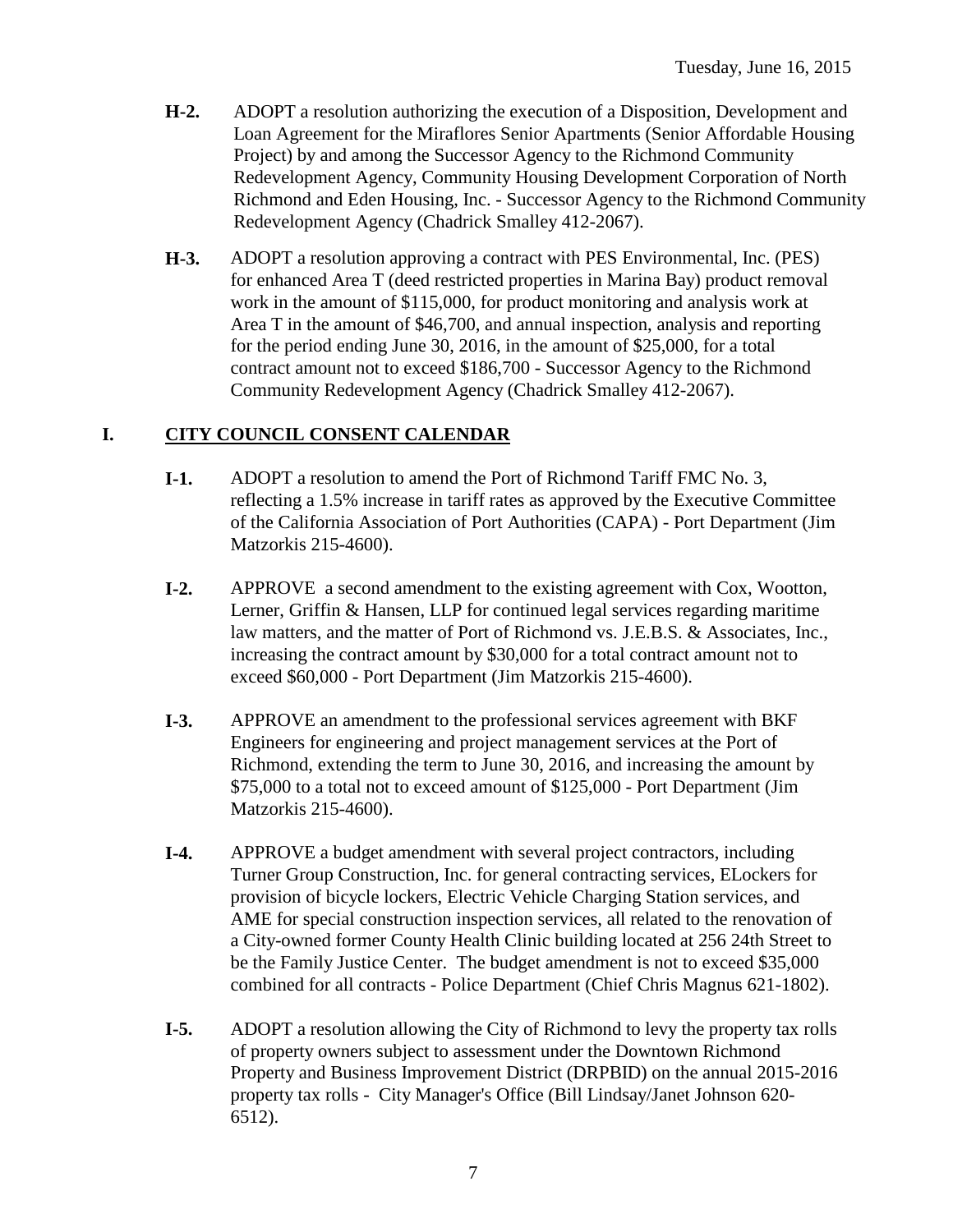- **I-6.** ADOPT a resolution approving standing contracts for as-needed transportation engineering services with four firms (Alta Planning & Design, Fehr & Peers, Pang Ho & Associates, W-Trans) in an amount not to exceed \$450,000 per firm over a three-year period, with an option to extend the contracts for two years - Engineering Services Department (Yader Bermudez 621-1238/Tawfic Halaby 621-1612).
- **I-7.** APPROVE an amendment to the contract with Pacific States Environmental Contractors, Inc. (Pacific States), adding a five percent budget contingency to provide additional remediation and abatement services for the Point Molate former United States Naval Fuel Deport IR Site 3, increasing the amount by \$462,055 for a total contract amount not to exceed \$10,627,259. Funding is from the 2008 Early Transfer and Cooperative Agreement (ETCA) with the United States Navy - Engineering Services Department (Chad Davission/Craig Murray 620-6586).
- **I-8.** APPROVE an amendment to the contract with Nichols Consulting Engineers (NCE) to provide annual surveys, reports, investigation, inspections and work plans for the Operation Unit (OU) 1 and OU2 areas at Point Potrero Marine Terminal (PPMT), according to the Department of Toxic Substances Control (DTSC) Operations and Maintenance Plan, increasing the amount by \$291,000 to an amount not to exceed \$356,695, and extending the term to December 31, 2017 - Port Department (Jim Matzorkis 215-4600).
- **I-9.** APPROVE the minutes of the April 7, 21 and 28, 2015, and May 5 and 19, 2015, meetings - City Clerk's Office (Pamela Christian 620-6513).
- **I-10.** APPROVE an amendment to the contract with the Glen Price Group to prepare grant applications for the 2015 COPS Hiring Program and the DOJ Body-Worn Camera Pilot Program, increasing the contract amount by \$20,000 to a total amount not to exceed \$35,000, and extending the term to December 31, 2015 - Police Department (Chief Chris Magnus 621-1802).
- **I-11.** ADOPT an ordinance (second reading) setting the tax rate for the Tax Override Pension Fund for Fiscal Year 2015-16 at 0.14% - Finance Department (Belinda Warner/Antonio Banuelos 620-6740).
- **I-12.** ADOPT a resolution authorizing service contracts with six (6) planning consulting firms (Douglas Herring & Associates; Environmental Science Associates [ESA]; LIGHT Planning, Permitting & Green Building Services; LSA Associates, Inc.; Lisa Wise Consulting, Inc.; and Pacific Municipal Consultants [PMC]) for as-needed services in an amount not to exceed \$250,000 per firm over a three-year period, with an option to extend the contracts for one year - Planning and Building Services Department (Richard Mitchell 620-6706).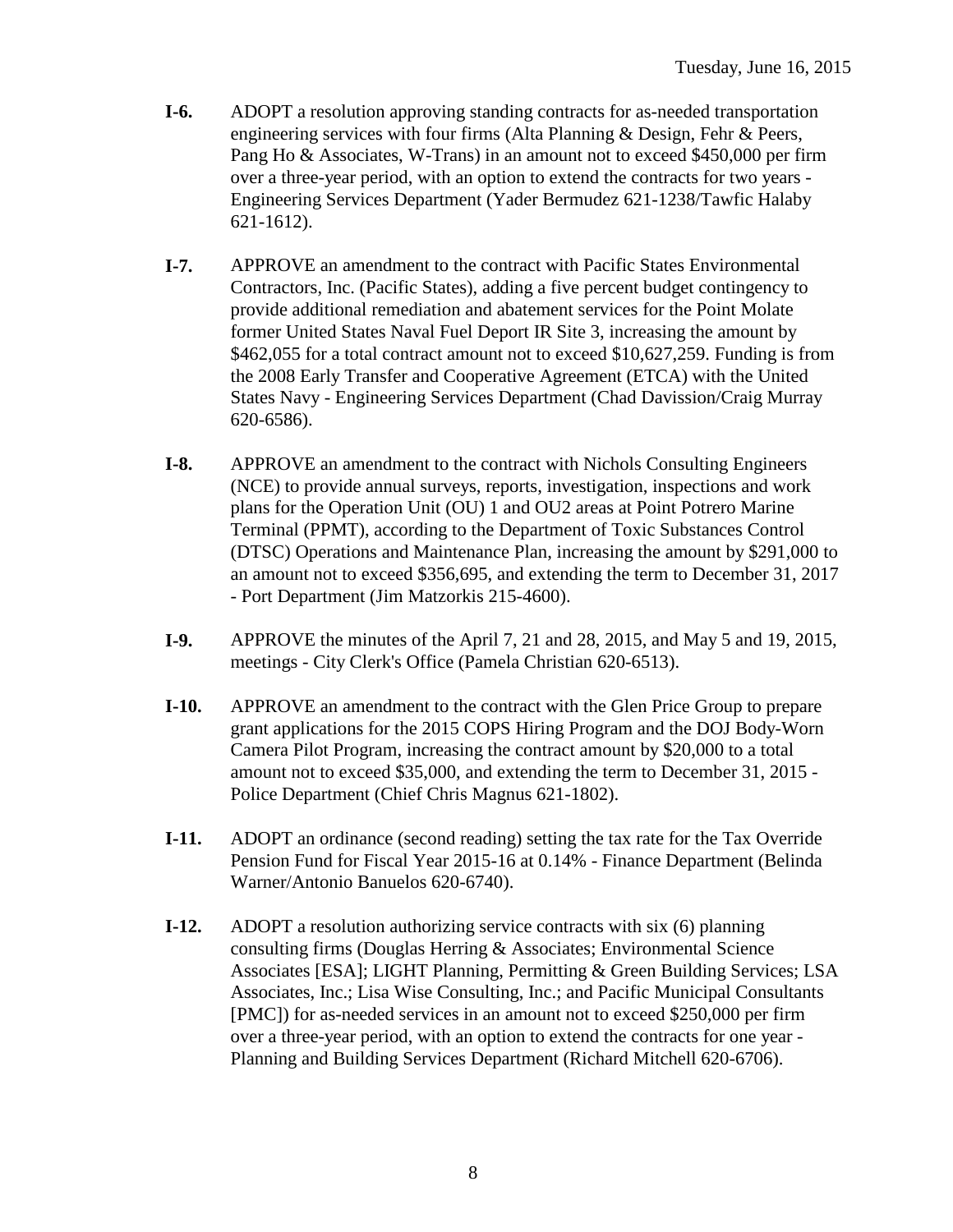- **I-13.** ADOPT a resolution authorizing submittal of Measure J 2012 & 2013 "Growth Management Program Compliance Checklist" to the Contra Costa County Transportation Authority (CCTA) to allow the City of Richmond to receive its allocation of FY 2013-14 & 2014-15 Local Street Maintenance and Improvement Funds - Planning and Building Services Department (Richard Mitchell 620- 6706).
- **I-14.** APPROVE the following appointments and re-appointments: Human Rights and Human Relations Commission: Texanita Bluitt, re-appointment, term expiring March 30, 2017; Point Molate Citizens Advisory Committee: Joan Garrett, reappointment, term expiring May 30, 2017; Richmond Youth Council: Dayjah Burton, new appointment, term expiring October 1, 2016, Sonila Shakeel, new appointment, term expiring October 1, 2016, Cynthia Pardinas, new appointment, term expiring October 1, 2016, Workforce Investment Board: Xavier C. Abrams, new appointment - Mayor Tom Butt (620-6503).
- **I-15.** APPROVE the Richmond Neighborhood Coordinating Council's substituted role in the Citizen Participation Plan for implementation of the City's Community Development Block Grant programs (CDBG) for prior years 2011-2013 due to the Community Development Commission's lack of a quorum - Housing and Community Development (James Goins 620-6935).

### **J. PUBLIC HEARINGS**

- **J-1.** HOLD a public hearing to consider the appeal by Chung Yeung Yiu, and AFFIRM the Planning Commission's approval of a 289-unit transit oriented affordable housing development, proposed for two parcels located near the Richmond Intermodal station - Planning and Building Services Department (Richard Mitchell 620-6706).
- **J-2. CONTINUED TO JULY 21, 2015**, the matter to ADOPT a resolution on the proposed increase, 2.53% based on Consumer Price Index inflation, in annual assessments for the Hilltop Landscape Maintenance District for the 2015-2016 Fiscal Year – Public Works Department (Yader A. Bermudez 774-6300).
- **J-3. CONTINUED TO JULY 21, 2015**, the matter to ADOPT a resolution on the proposed increase, 3% based on Consumer Price Index inflation, in annual assessments for the Marina Bay Landscaping and Lighting Maintenance District for the 2015-2016 Fiscal Year - Public Works Department (Yader A. Bermudez 774-6300).

### **K. RESOLUTIONS**

**K-1.** ADOPT a resolution to continue the understanding between the Mayor and the Members of the City Council regarding appointments and re-appointments to commissions/boards/committees etc. of the City of Richmond - Councilmember Gayle McLaughlin (620-5431).